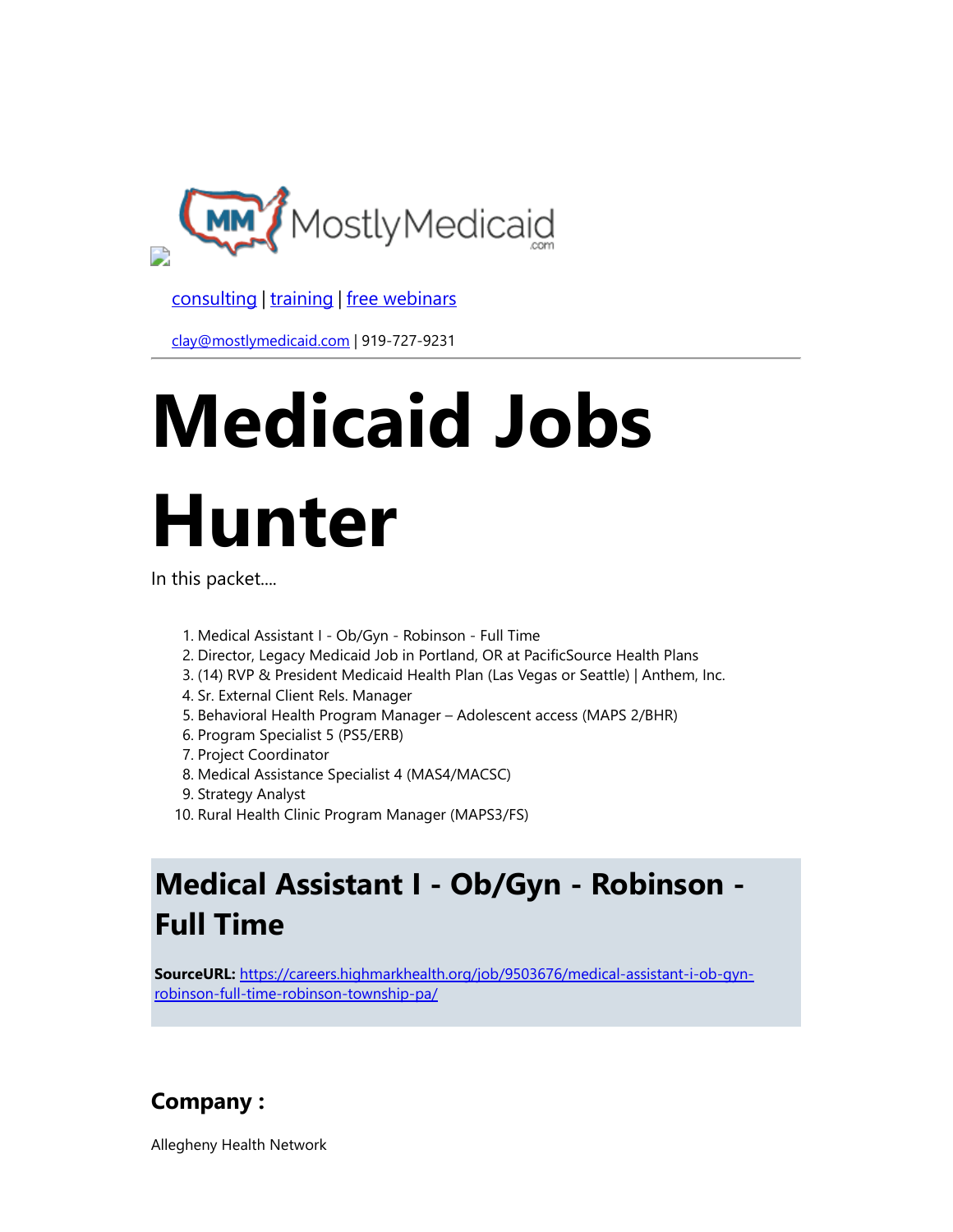### Job Description :

#### GENERAL OVERVIEW:

Under the direction of the provider and as a member of the health care team, assists in coordinating the examination, treatment and health care planning for patients. Assists with other office functions to support patient care and office operations. Follows all established protocols, policies, procedures and standardized workflows.

#### ESSENTIAL RESPONSIBILITIES:

- Using the team based approach, assists in the coordination of patient care under supervision of the health care provider.
- Prepares and rooms patients within the clinical practice setting according to standardized work flows. Accurately obtains patient vital signs, documents patient information, patient history, tobacco, and medication screening. May assist in the administration of depression screening tools. Completes annual wellness visit screenings. Reviews, updates and screens medication list in the EHR. Reviews social history with patient and updates record. If applicable, pends/"cues up" orders for required age appropriate screenings, patient prescriptions, refills, or other orders based on AHN approved protocols.
- Performs back office testing following approved AHN protocols and policies.
- Assists providers with examination and procedures.
- May serve as a scribe with additional training.
- Provides follow up with patients at designated intervals via patient's preferred method (telephone, electronic, written) in accordance with provider instructions. Notifies patients of test results under the direction of provider in a timely manner.
- Prepares exam room for patient visit. Ensures adequate inventory of medical supplies. Ensures all patient treatment areas are at all times stocked with the appropriate supplies using established inventory standards.
- Cleans and sterilizes instruments per established AHN approved policy and manufacturer's guidelines.
- Accurately performs lab controls and equipment checks as assigned.
- Administers and accurately documents medications in accordance with policy and safe practice.
- Documents accurately in the electronic health record (EHR) according to established standards and work flows.
- Accurately performs clerical office functions and other duties as assigned.
- May require floating/travel between physician office locations.

#### QUALIFICATIONS:

#### Minimum

- Proof of graduation from a Medical Assistant school within five years of application OR proof of one year of work experience as a clinical MA in the last three years
- Newly hired medical assistants must complete certification training and/or attempt testing within 30 days of hire
- Medical assistants must obtain certification within 120 days of hire. Once achieved, Medical assistants must maintain national certification requirements
- American Heart Association BLS certification

#### Preferred

Experience with practice management software and electronic health record applications

Compliance Requirement: As a component of job responsibilities, employees may have access to covered information, cardholder data, or other confidential customer information that must be protected at all times. In connection with this, all employees must comply with both the Health Insurance Portability Accountability Act of 1996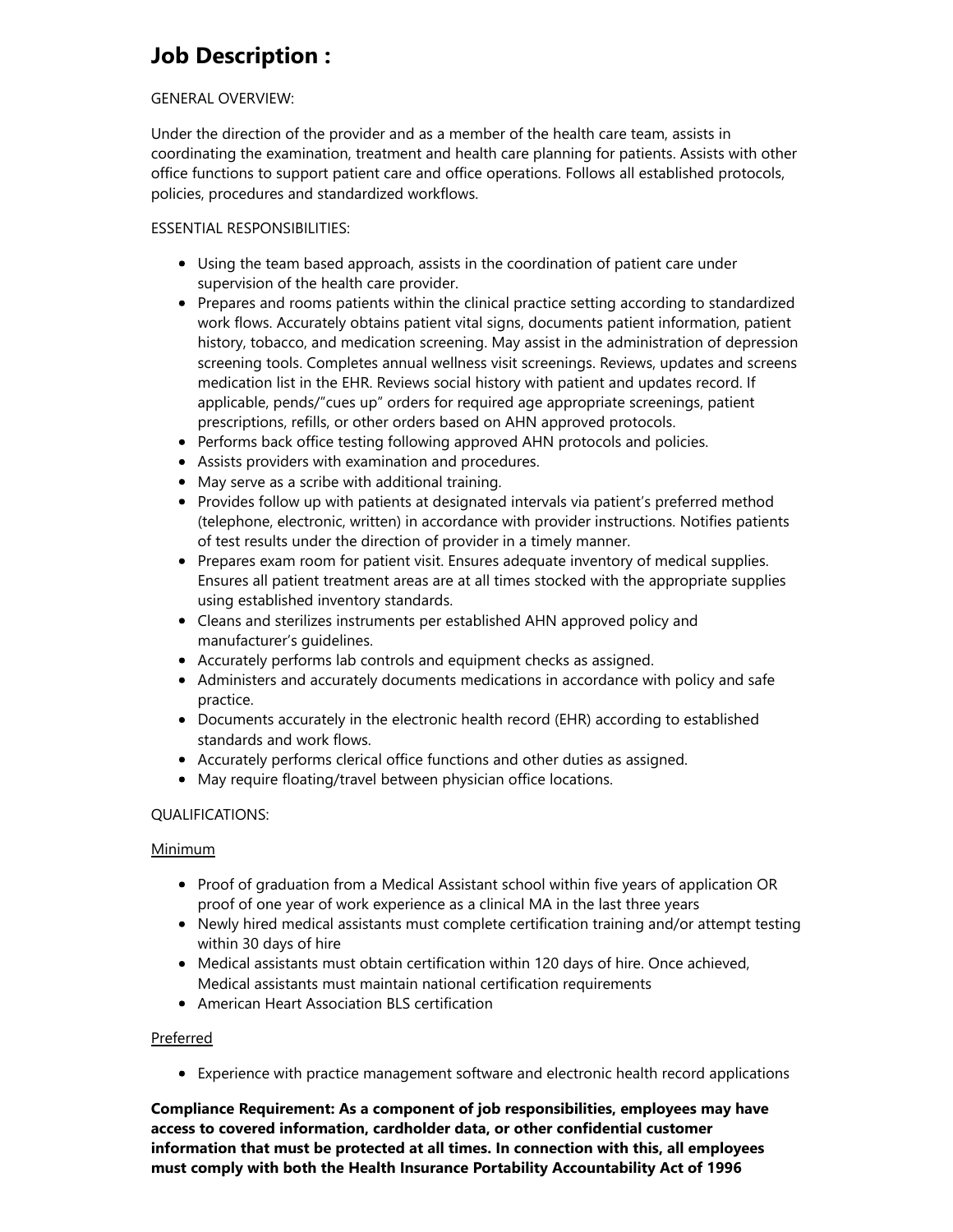(HIPAA) as described in the Notice of Privacy Practices and Privacy Policies and Procedures as well as all data security guidelines established within the Company's Handbook of Privacy Policies and Practices and Information Security Policy.

Furthermore, it is every employee's responsibility to comply with the company's Code of Business Conduct. This includes but is not limited to adherence to applicable federal and state laws, rules, and regulations as well as company policies and training requirements.

Highmark Health and its affiliates prohibit discrimination against qualified individuals based on their status as protected veterans or individuals with disabilities, and prohibit discrimination against all individuals based on their race, color, religion, sex, national origin, sexual orientation/gender identity or any other category protected by applicable federal, state or local law. Highmark Health and its affiliates take affirmative action to employ and advance in employment individuals without regard to race, color, religion, sex, national origin, sexual orientation/gender identity, protected veteran status or disability.

EEO is The Law

Equal Opportunity Employer Minorities/Women/ProtectedVeterans/Disabled/Sexual Orientation/Gender Identity ([http://www1.eeoc.gov/employers/upload/eeoc\\_self\\_print\\_poster.pdf\)](http://www1.eeoc.gov/employers/upload/eeoc_self_print_poster.pdf)

We endeavor to make this site accessible to any and all users. If you would like to contact us regarding the accessibility of our website or need assistance completing the application process, please contact number below.

For accommodation requests, please contact HR Services Online at [HRServices@highmarkhealth.org](https://careers.highmarkhealth.org/job/9503676/medical-assistant-i-ob-gyn-robinson-full-time-robinson-township-pa/mailto:HRServices%40highmarkhealth.org)

—————————————————————————————-

# Director, Legacy Medicaid Job in Portland, OR at PacificSource Health Plans

SourceURL: [https://www.ziprecruiter.com/c/PacificSource-Health-Plans/Job/Director,-Legacy-](https://www.ziprecruiter.com/c/PacificSource-Health-Plans/Job/Director%2C-Legacy-Medicaid/-in-Portland%2COR)Medicaid/-in-Portland,OR

PacificSource Health Plans Portland, OR

- Posted: August 16, 2019
- Full-Time

#### **Overview**

This position will oversee local initiatives aimed at transforming the health of members enrolled in PacificSource's risk accepting entity with Legacy within the Health Share of Oregon CCO. This position will work closely with providers, community partners, and other stakeholders; develop and lead community based health improvement endeavors in order to advance healthcare's Quadruple Aim; and inform strategic direction both internally and externally to effectuate initiatives that improve overall transformation efforts in the region. This may include pursuing goals around quality, cost, and health improvement on behalf of its Medicaid members, participating in community and consumer driven governance models, leading multi-stakeholder strategic planning efforts, and effectuating internal or external work plans.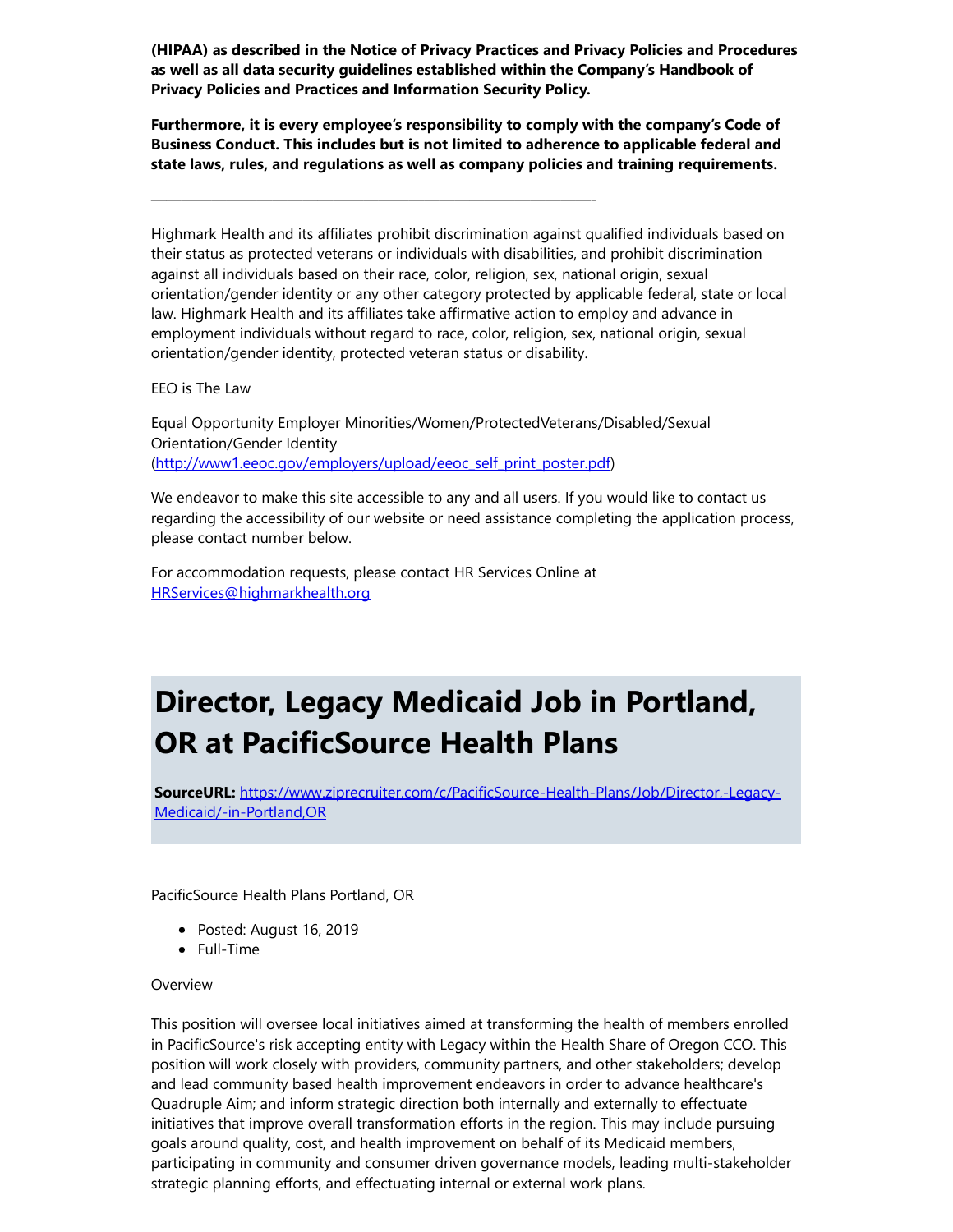#### Responsibilities

External Collaboration (40%)

+ Build and maintain relationships with PacificSource's Medicaid community governance partners, Legacy, governance staff and leaders, providers, community leaders, and other external stakeholders.

+ Align PacificSource and community partner interests to accomplish common, community-level health outcomes.

+ Engage in Health Share's governance model by participating in the local Board and subcommittee activities, standing work groups, and ad hoc committees.

+ Maintain a visible leadership role in the communities we serve to ensure that PacificSource is represented, if not leading, critical initiatives impacting the Medicaid line of business and membership in this arrangement.

+ Collaborate to ensure the success of community partners who are serving the Medicaid line of business to the extent such partnerships also improves the PacificSource Medicaid performance goals.

+ Assume a central role in working with providers, county health departments, the State of Oregon, and other partners to orchestrate and execute care model improvements for CCO members.

Business and Operating Objectives (20%)

+ Develop strategic business partnerships with local government, providers, agencies, and internal PacificSource leaders to ensure priority Medicaid objectives are consistently accomplished.

+ As assigned, lead internal work groups to ensure performance of PacificSource's Medicaid initiatives, with an emphasis on local initiatives. These may include financial and operating performance, utilization management, care management, quality of care, member engagement and satisfaction, provider access and engagement, local transformation projects, State contractual deliverables, and compliance.

+ Build and maintain relationships with key departments and personnel within the State of Oregon under the direction and guidance of PacificSource leadership.

+ Help to develop business plans and contract language for collaborative community health projects, ensuring that successful initiatives have a positive impact on both the organization, and the community. Oversee & delegate project management for some initiatives.

+ Manage local transformation efforts, including monitoring project finances, outcomes, and process objectives. Ensure that PacificSource and community projects stay on track by coordinating efforts internally and externally.

+ Support and lead Health System Transformation and CCO procurement efforts in collaboration with PacificSource leaders.

Internal Alignment and Engagement (20%)

+ Work directly with department leaders to ensure knowledge, priorities, and actions accomplish line of business aims on behalf of PacificSource members and community partners.

+ Collaborate with other PacificSource CCO Directors to support governance objectives throughout the Medicaid line of business and support executive leadership in meeting regional needs.

+ Maintain collaborative partnerships with key PacificSource departments and leaders.

+ Actively participate as a key team member in company leadership meetings.

+ Actively participate in various strategic and internal committees in order to disseminate information within the organization, representing company philosophy, and ensuring line of business visibility within the community.

Development and growth opportunities (20%)

+ Work with other leaders to implement growth opportunities in product design, benefit, operating, clinical, cost savings, or network changes.

+ Help to ensure internal PacificSource operations synergize with the core competencies of external community partners. Improve Medicaid member experience and quality of care by effectively leveraging PacificSource's core competencies and those of its partners.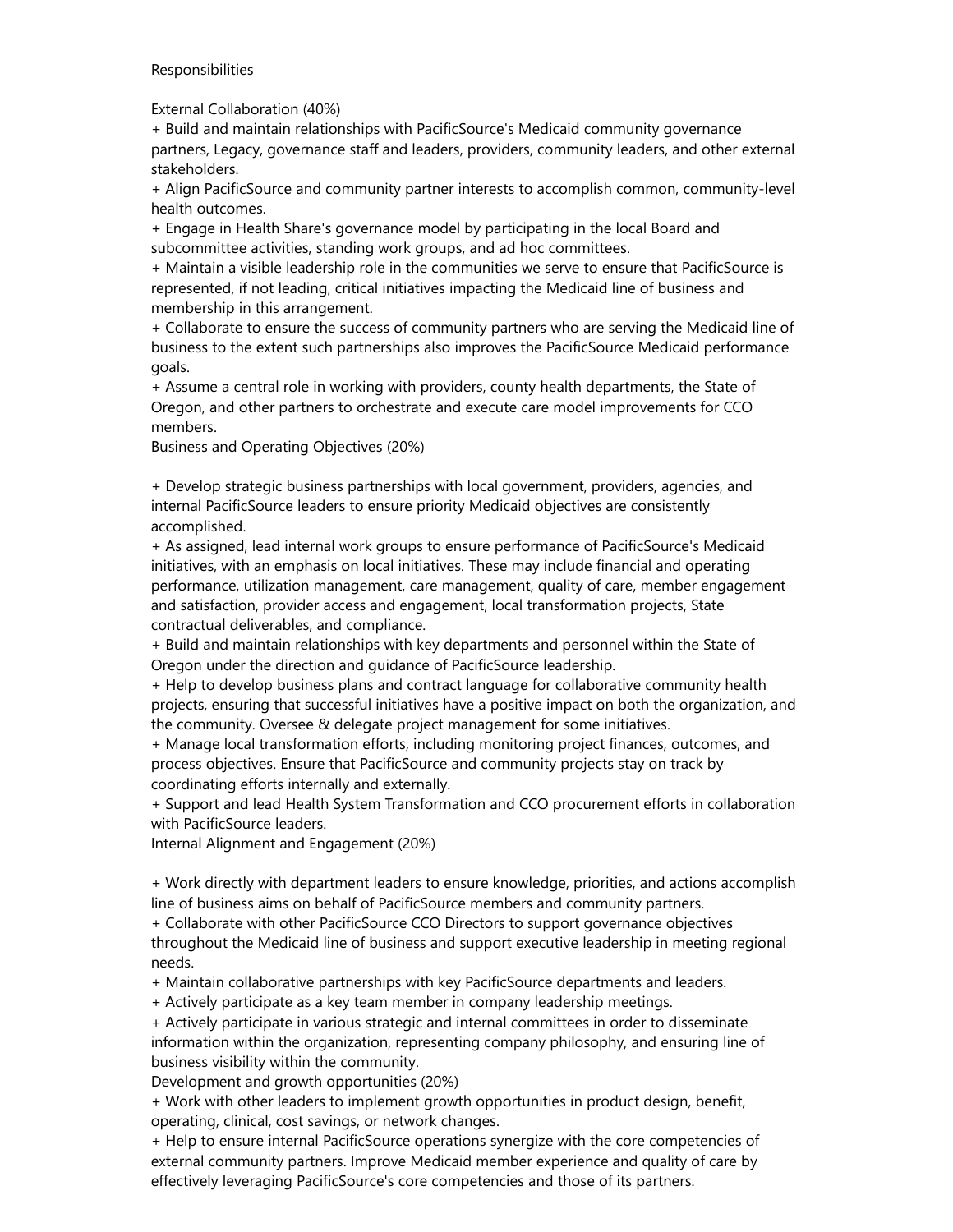+ Manage Community Health Improvement Plan initiatives from concept to development and guide implementation to ensure performance goals are met and to maintain alignment with broader CCO & PacificSource corporate strategies. Supporting Responsibilities:

- + Participation in internal and community based public presentations.
- + Meet department and company performance and attendance expectations.
- + Follow the PacificSource privacy policy and HIPAA laws and regulations concerning
- confidentiality and security of protected health information.
- + Perform other duties as assigned.

#### Qualifications

Work Experience:Minimum of 5 years leadership experience in the health care industry, provider organization, or related area. Relevant experience in the following areas: managing healthcare operations, community health, strategic planning, business development, quality improvement, strategic relationship development, workforce innovation, population health improvement. Experience leading large multi-stakeholder initiatives highly desired. Experience in managing complex projects or project management certification is desirable. Demonstrated financial analysis and modeling comprehension, and proven negotiations experience. Demonstrated ability to develop and execute strategy. Significant technical writing experience required. Candidates with significant experience with the Willamette Valley region and local partnerships are strongly encouraged to apply.

Education, Certificates, Licenses:Masters in Public Health, Healthcare Administration, Business, or related field strongly desired. Bachelors or equivalent degree required.

Knowledge:Excellent public relations, presentation, and interpersonal skills. Demonstrated successful communication skills, including public presentation, training, meeting facilitation, and written materials. Maintain high level of knowledge of company products, health reform trends at the Federal and State levels, and the insurance industry. Demonstrated skills with the following software: Microsoft Word, PowerPoint, Excel, and Visio. Strong analytical and problem solving skills.

Competencies Our Values

- + Authenticity
- + Building Organizational Talent
- + Coaching and Developing Others
- + Compelling Communication
- + Customer Focus
- + Empowerment/Delegation
- + Emotional Intelligence
- + Leading Change
- + Managing Conflict
- + Operational Decision Making
- + Passion for Results

+ We are committed to doing the right thing.

- + We are one team working toward a common goal.
- + We are each responsible for our customers' experience.
- + We practice open communication at all levels of the company to foster individual, team and company growth.
- + We actively participate in efforts to improve our many communities-internal and external.
- + We encourage creativity, innovation, continuous improvement, and the pursuit of excellence.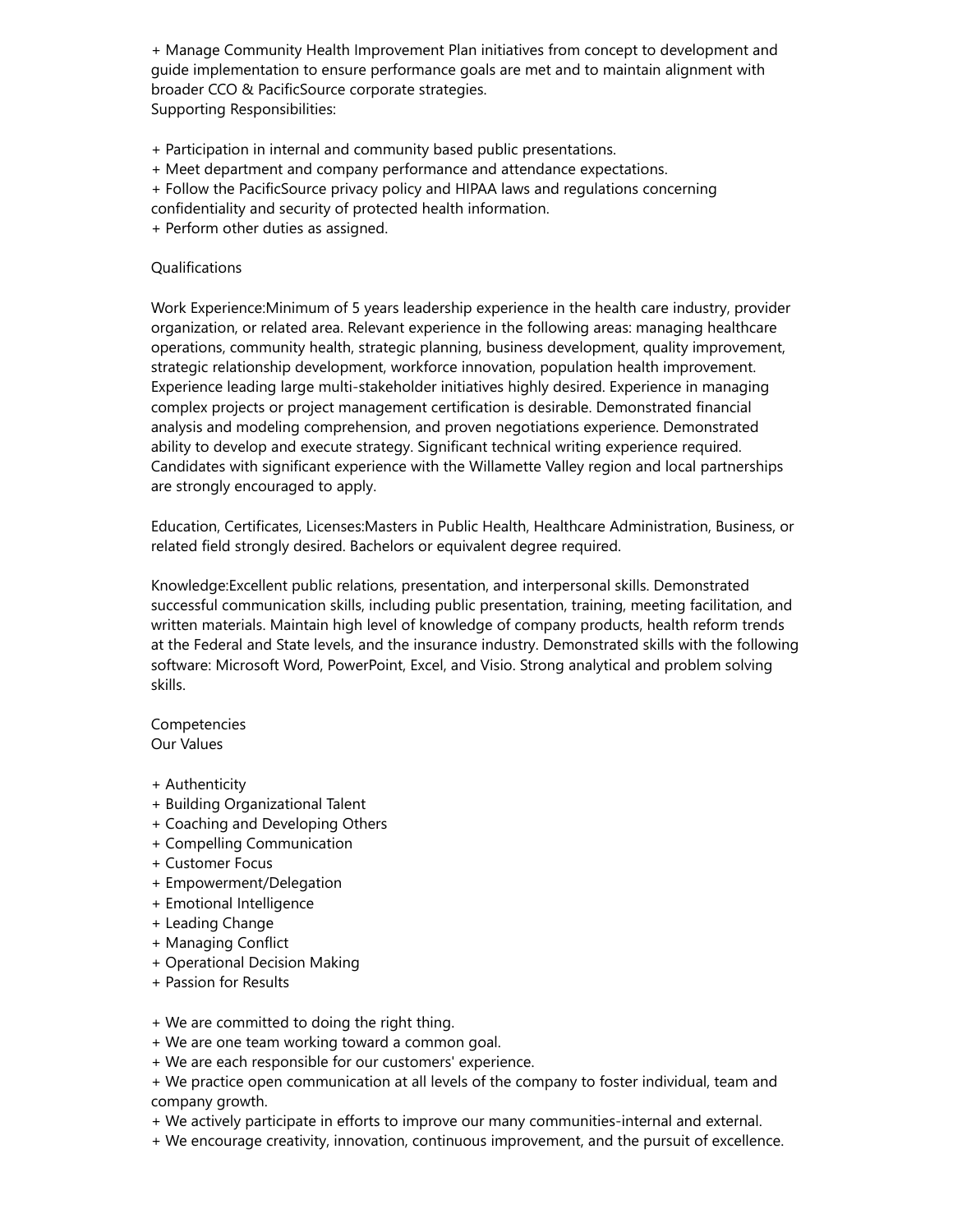Environment:Work inside in a general office setting with ergonomically configured equipment. Travel is required approximately 20% of the time.

Physical Requirements: Sit and/or stand for extended periods of time while performing core job functions. Repetitive motions to include typing, sorting and filing. Light lifting and carrying of files and business materials. Ability to read and comprehend both written and spoken English. Communicate clearly and effectively.

Diversity and Inclusion: PacificSource values the diversity of the people we hire and serve. We are committed to creating a diverse environment and fostering a workplace in which individual differences are appreciated, respected and responded to in ways that fully develop and utilize each person's talents and strengths.

Disclaimer:This job description indicates the general nature and level of work performed by employees within this position

### PacificSource Health Plans

#### **Address**

Portland, OR 97240 USA [View all jobs at PacificSource Health Plans](https://www.ziprecruiter.com/c/PacificSource-Health-Plans/Jobs)

What email should the hiring manager reach you at?

Email Address

By clicking the button above, I agree to the ZipRecruiter [Terms of Use](https://www.ziprecruiter.com/terms) and acknowledge I have read the **Privacy Policy**, and agree to receive email job alerts.

# RVP & President Medicaid Health Plan (Las Vegas or Seattle) | Anthem, Inc.

SourceURL: https://www.linkedin.com/jobs/view/rvp-president-medicaid-health-plan-lasvegas-or-seattle-at-anthem-inc-1414632245/? [utm\\_campaign=google\\_jobs\\_apply&utm\\_source=google\\_jobs\\_apply&utm\\_medium=organic](https://www.linkedin.com/jobs/view/rvp-president-medicaid-health-plan-las-vegas-or-seattle-at-anthem-inc-1414632245/?utm_campaign=google_jobs_apply%26utm_source=google_jobs_apply%26utm_medium=organic)

#### **[Anthem,](https://www.linkedin.com/company/2619/life/) Inc. Company Location**

#### RVP I & President Medicaid Health Plan

Location: May be located in either Las Vegas, NV or Seattle, Washington

Join the leadership team of the West Region Medicaid health plan.

\*\*\*\*This leadership role may lead either Nevada Medicaid Health Plan or Washington Medicaid Health Plan depending upon selected candidate's location.\*\*\*\*\*

As the RVP of the Medicaid Health Plan, you will lead the health plan operations for assigned state. You will be responsible for assisting the Market President in the fiscal, operational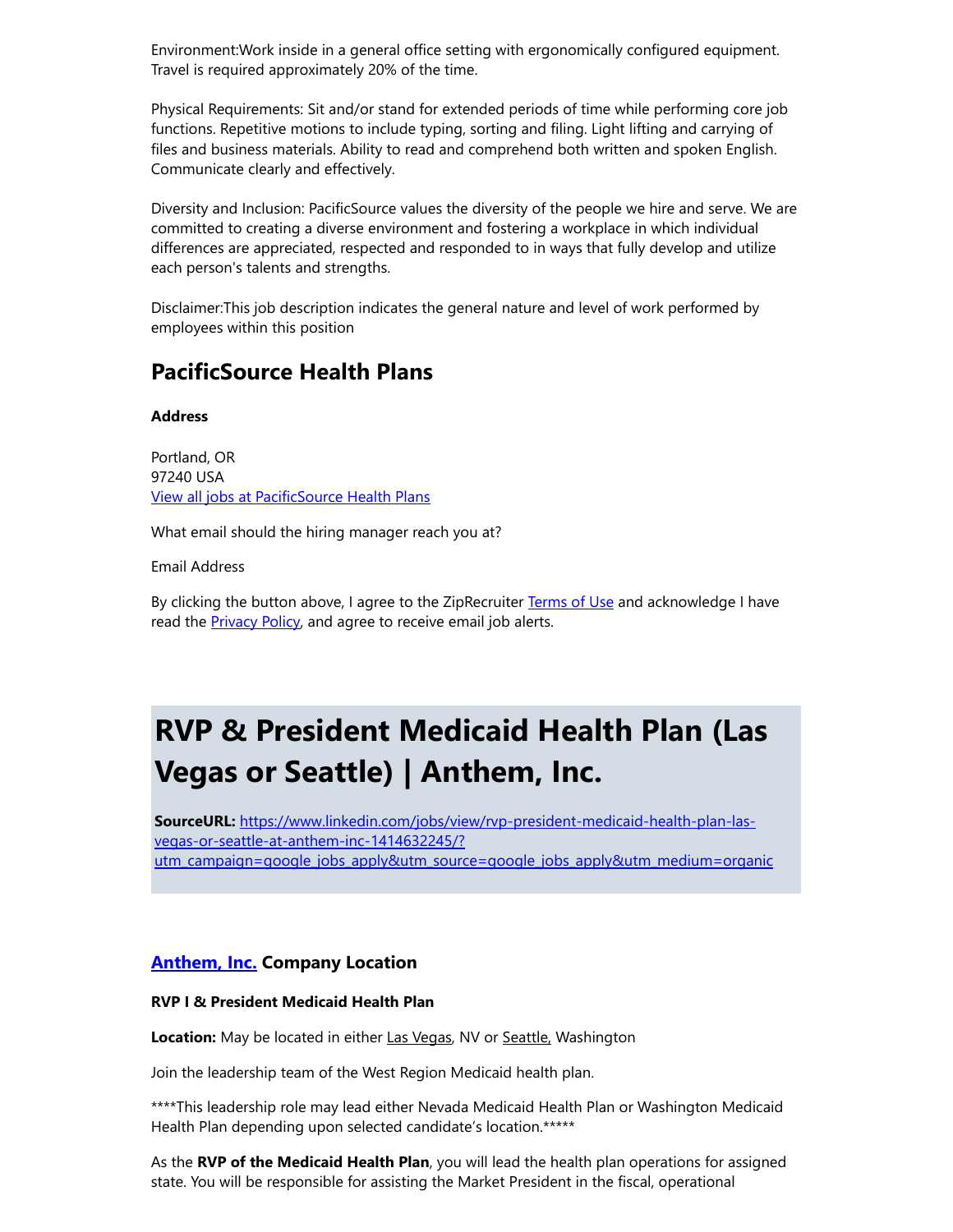management, legislative and regulatory objectives for the health plan, generally a Health Plan with lower complexity in product, geography, government relations and other operating factors. Primary duties may include, but are not limited to:

Manages the Profit & Loss of the assigned Health Plan. Establishes strategies that create or sustain a competitive advantage.

Aligns strategy to achieve business goals and build a culture of accountability with people who are results driven, innovative and committed to excellence.

Oversight of the operating gain, growth, cost of care commitments, revenue and quality accreditation goals.

Collaborates with shared services support to reach Health Plan objectives. Ensures contract compliance, as well as oversight of risk management programs.

· Manages customer and regulatory relationships, including state regulatory and legislative processes.

Hires, trains, coaches, counsels, and evaluates performance of direct reports.

Requires a BA/BS in Business, Healthcare Administration or related field; 12 years relevant experience, including 8 years experience in government sponsored health insurance programs; leadership experience; or any combination of education and experience, which would provide an equivalent background. Master's degree preferred. Travel may be required.

#### Preferred

Familiarity with health plan operations for Medicaid health plan(s).

· Knowledgeable of foundational community supports within Nevada or Washington market.

Familiarity with Nevada or Washington provider networks.

Anthem, Inc. is ranked as one of America's Most Admired Companies among health insurers by Fortune magazine and is a 2018 DiversityInc magazine Top 50 Company for Diversity. To learn more about our company and apply, please visit us at careers.antheminc.com. An Equal Opportunity Employer/Disability/Veteran.

### Sr. External Client Rels. Mgr.

SourceURL: [https://careers.highmarkhealth.org/job/10014716/sr-external-client-rels-mgr](https://careers.highmarkhealth.org/job/10014716/sr-external-client-rels-mgr-pittsburgh-pa/)pittsburgh-pa/

Job ID: Company: Highmark Inc Location: Full/Part Time: Full time Posted Date: [Apply Now](https://highmarkhealth.wd1.myworkdayjobs.com/highmark/job/PA---Pittsburgh--Surrounding-Areas/Sr-External-Client-Rels-Mgr_J150297/apply)

Company :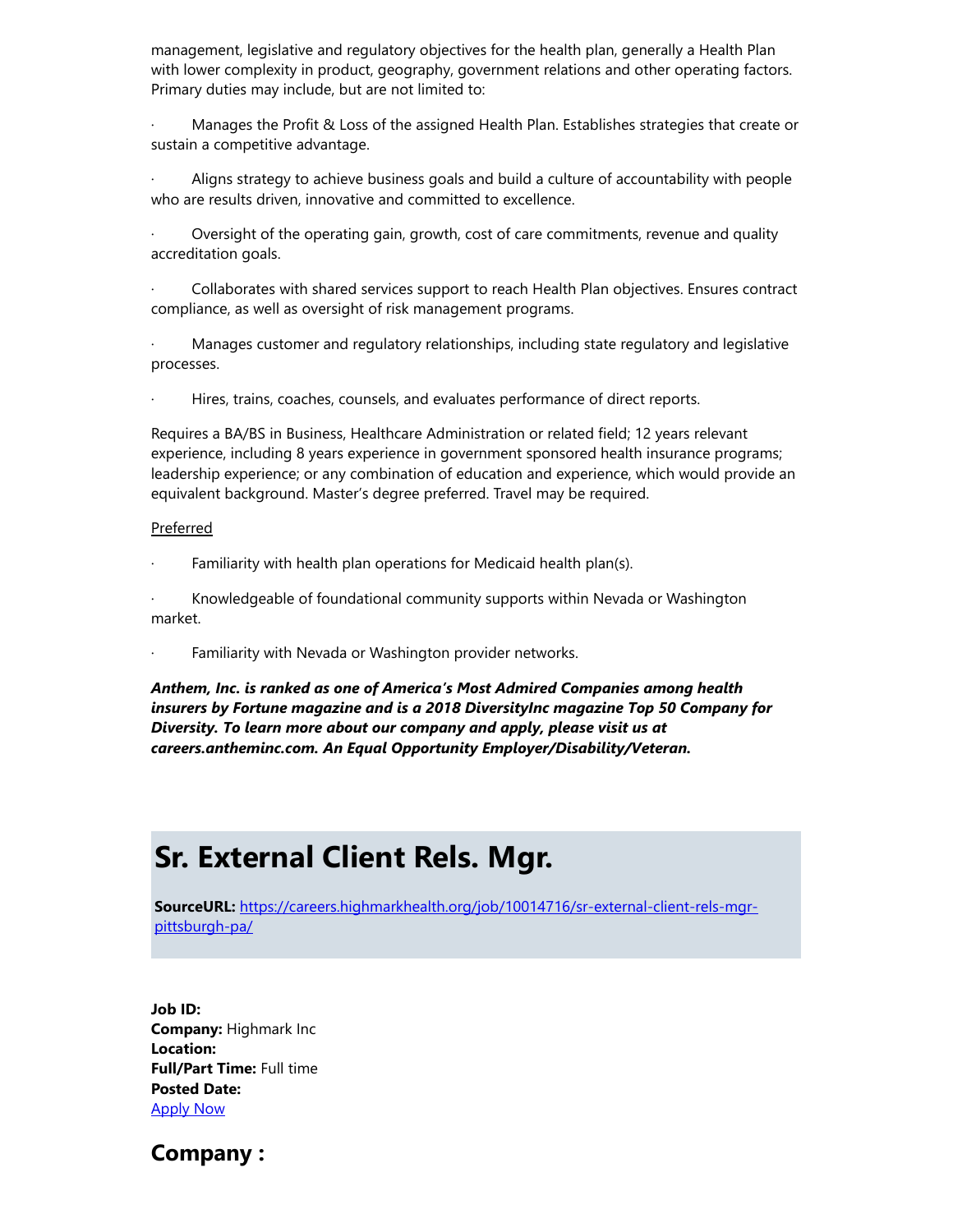### Job Description :

#### GENERAL OVERVIEW:

Assumes overall responsibility and governance of department vendor relationships. Works with the vendors & customers beginning with the implementation process to foster relationship development. Acts as the intermediary between Highmark and the vendor to ensure all responsibilities as outlined in the contract are fulfilled. Serve as an advocate for Highmark managing expectations to achieve positive outcomes.

#### ESSENTIAL RESPONSIBILITIES:

1. Communicate effectively.

2. Establishes and oversees the implementation of a governance meeting structure and procedures as outlined in the contract to ensure the efficient and effective management of the services and relationships between Highmark and the vendor/customer.

3. Ensure vendors adhere to all service level agreement metrics.

4. Represents, engages and champions Highmark needs within the governance process.

5. Manage issues escalation process, for project and tactical day to day activities, respond to high priority complex or escalated requests.

6. Act as feedback loop regarding future contract terms.

7. Gain deep vendor/customer business/operations/technology understanding and develop plans in conjunction with Highmark stakeholders to further enhance the vendor relationships.

8. Other duties as assigned or requested.

#### III. QUALIFICATIONS:

#### Minimum

- Bachelor's degree
- 5 years experience in an operations, consulting or outsourcing contract management role
- 5 years experience utilizing insurance principles and industry practices.
- 3 years of experience managing vendor relationships or a relationship management role with a large customer or book of business

#### Preferred

- Master's degree
- PMP Certification

#### IV. SCOPE OF RESPONSIBILITY

Does this role supervise/manage other employees? No

#### V. WORK ENVIRONMENT

Is Travel Required? Yes

#### Unusual Working Conditions

This job requires the ability to work as a team member. Additionally, this job requires the willingness and ability to report to work on a regular and timely basis and may require irregular work hours, holidays and/or weekends.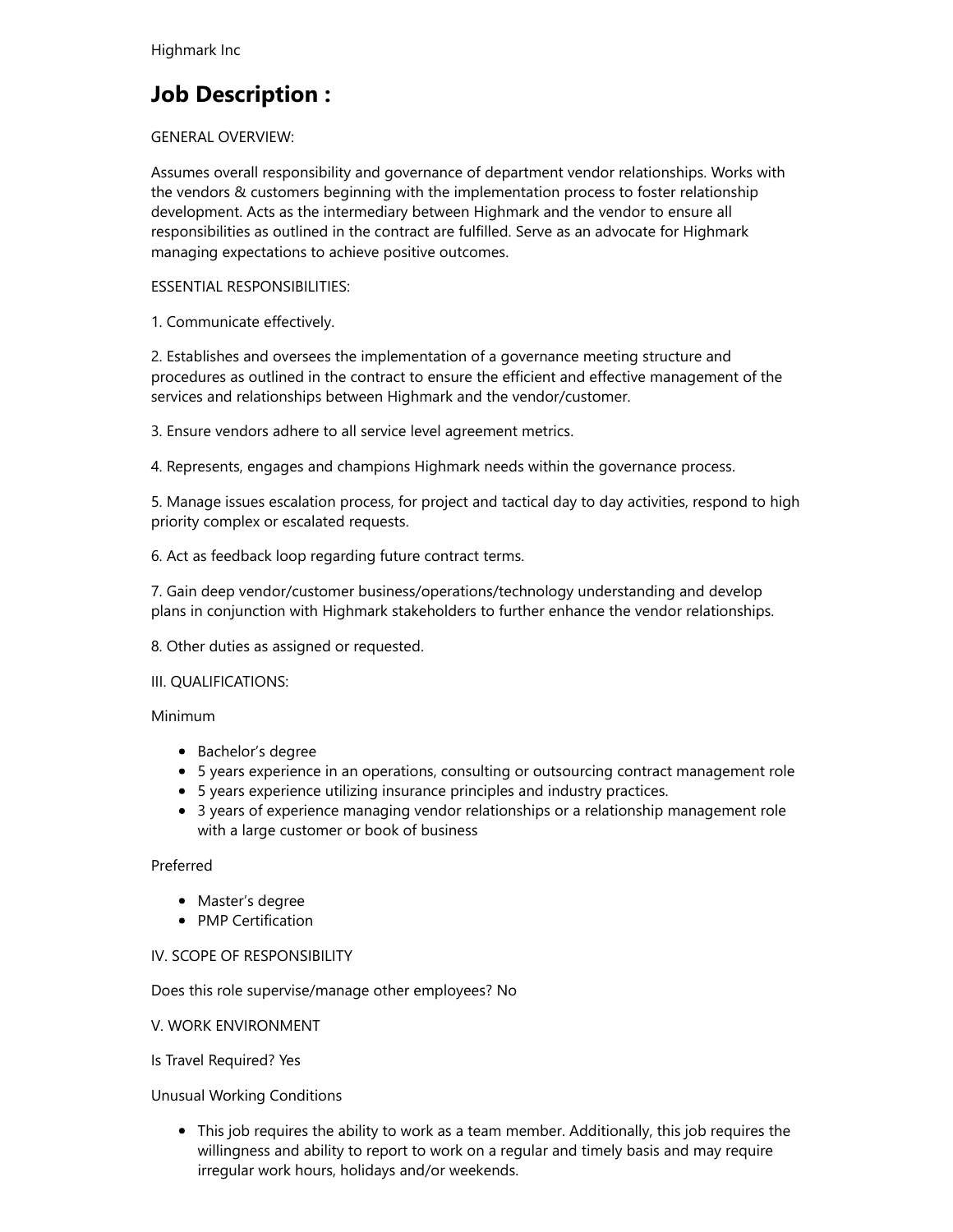Highmark Health and its affiliates prohibit discrimination against qualified individuals based on their status as protected veterans or individuals with disabilities, and prohibit discrimination against all individuals based on their race, color, religion, sex, national origin, sexual orientation/gender identity or any other category protected by applicable federal, state or local law. Highmark Health and its affiliates take affirmative action to employ and advance in employment individuals without regard to race, color, religion, sex, national origin, sexual orientation/gender identity, protected veteran status or disability.

EEO is The Law

Equal Opportunity Employer Minorities/Women/ProtectedVeterans/Disabled/Sexual Orientation/Gender Identity ([http://www1.eeoc.gov/employers/upload/eeoc\\_self\\_print\\_poster.pdf\)](http://www1.eeoc.gov/employers/upload/eeoc_self_print_poster.pdf)

We endeavor to make this site accessible to any and all users. If you would like to contact us regarding the accessibility of our website or need assistance completing the application process, please contact number below.

For accommodation requests, please contact HR Services Online at [HRServices@highmarkhealth.org](https://careers.highmarkhealth.org/job/10014716/sr-external-client-rels-mgr-pittsburgh-pa/mailto:HRServices%40highmarkhealth.org)

—————————————————————————————-

# Behavioral Health Program Manager – Adolescent access (MAPS 2/BHR)

SourceURL: [https://www.governmentjobs.com/careers/washington/jobs/2534396/behavioral](https://www.governmentjobs.com/careers/washington/jobs/2534396/behavioral-health-program-manager-adolescent-access-maps-2-bhr)health-program-manager-adolescent-access-maps-2-bhr

The ideal candidate for this position will have experience with behavioral health programs and legislative processes.. If you pride yourself on your communication skills, relationship management, and application of creative and innovative quality improvement, this opportunity may be for you!

Position Objective:

The Behavioral Health Program Manager will formulate statewide policy pertaining to expanding adolescent access to treatment. This position will be responsible planning, implementation, and evaluation of expanded adolescent treatment and adolescent access to services within Washington State's behavioral health systems. This position will review new legislation and have the ability to develop and implement a strategic plan based on that legislation. This position will be required to facilitate stakeholder groups that inform the work, develop actionable timelines, and manage projects from start to completion. They will identify the necessary data collection measures and tools to ensure that work is data-informed. This position will also develop and ensure timely and appropriate communication with internal and external partners including oral and written communication. This position will also develop, negotiate, and manage contracts as needed.

Primary Responsibilities:

This position is responsible for the statewide implementation of expanded adolescent access to treatment and responsible for planning and activities related to the roll-out of new legislation.

Develop and implement policy pertaining to expanding adolescent access to treatment and family initiated treatment.

Strategic planning and evaluation around enacting legislation.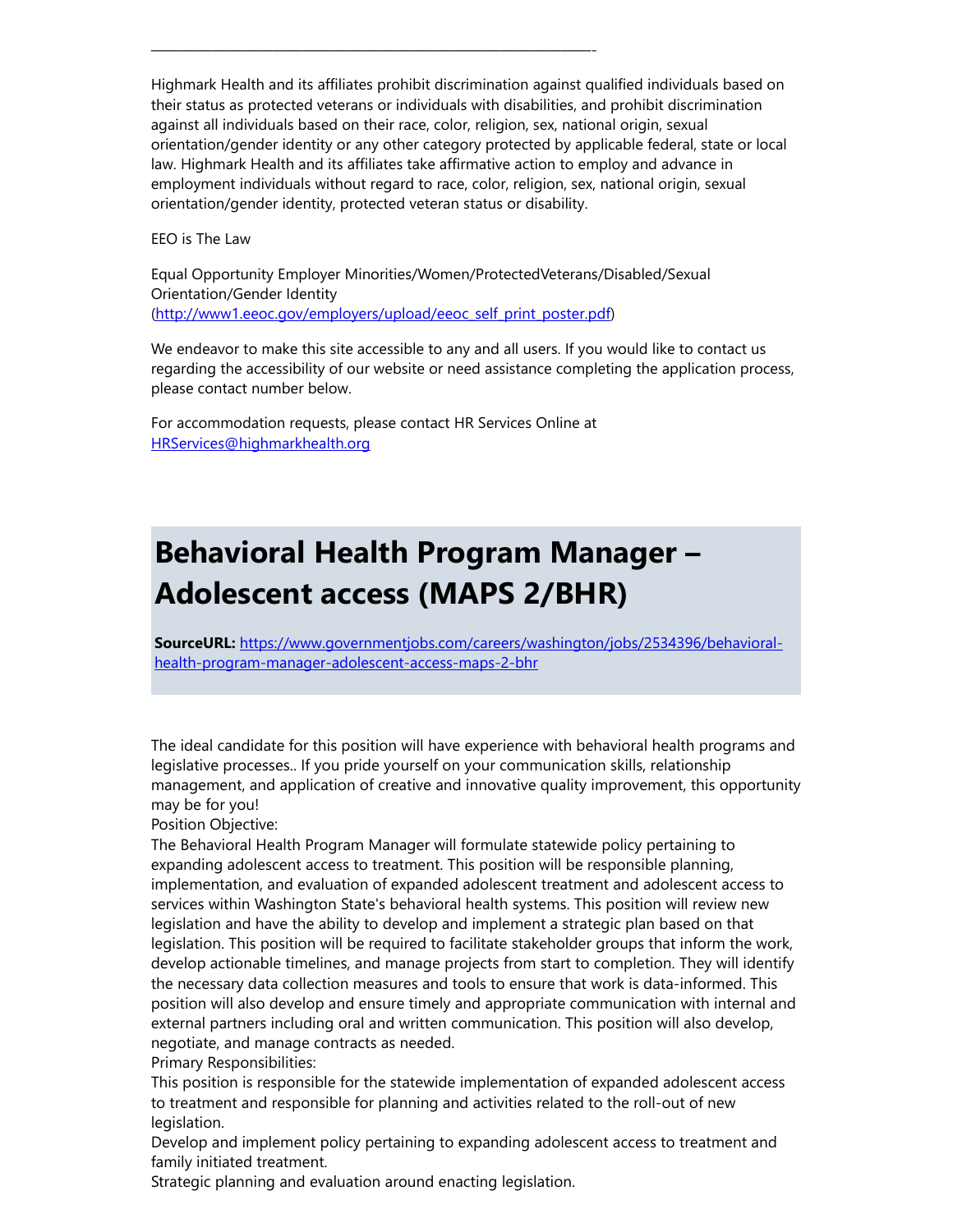Facilitate multiple stakeholder groups involved in statewide policy and system improvement efforts related to substance use disorder (SUD) and co-occurring disorders (COD). This position is responsible for the day to day operations and activities pertaining to the rollout of new legislation on expanding adolescent access to treatment and family initiated treatment.

Determine appropriate partners for the statewide roll-out of information pertaining to expanding adolescent treatment and family initiated treatment.

Implement, monitor, and manage contracts and budgets.

Assure adherence to project timelines and planning milestones.

This position interacts across programs and sections at the Health Care Authority to improve access to services for youth with substance use disorder or co-occurring diagnosis and to ensure that laws and activities support adolescents as they transition into adulthood. Qualifications:

Required Qualifications:

Bachelor's Degree in behavioral health/social services/public health and 2 or more years of experience with coordination, project management, and/or legislative review processes. Experience facilitating meetings and/or trainings with diverse stakeholders groups. Additional qualifying experience will substitute, year for year, for the required education. Excellent written and verbal communication skills and ability to work collaboratively with multiple stakeholders including, youth and family leaders, youth serving system partners, and providers.

Excellent leadership skills and knowledge of systems change work and approaches. ABOUT HCA

The Washington State Health Care Authority (HCA) purchases health care for more than 2 million Washington residents through Apple Health (Medicaid), the Public Employees Benefits Board (PEBB) Program, and, beginning in 2020, the School Employees Benefits Board (SEBB) Program. Our agency is committed to whole person care, integrating physical health and behavioral health services for better results and healthier residents. As the largest health care purchaser in the state, we lead the effort to transform health care, helping ensure Washington residents have access to better health and better care at a lower cost.

About Olympia and Washington State

Washington State offers a total work/life package of pay, benefits, flexibility, and workplace opportunities to help you get the most out of your career and out of life. Washington State is a great place to work, play, and be a part of a community, offering quality of life that is unsurpassed. From the high energy urban center of Seattle, one of the nation's top ranked cities, to the more relaxed pace of our rural communities, Washington's distinctive Northwest lifestyle blends a progressive, creative culture with a casual nature. How to Apply:

Only candidates who reflect the minimum qualifications on their NEOGOV profile will be considered. Failure to follow the application instructions below may lead to disqualification. To apply for this position you will need to complete your profile and attach: A cover letter that specifically addresses how you meet the qualifications for this position Current resume

Three professional references, including a minimum of one past supervisor If you have questions about the process, or need reasonable accommodation, please contact the recruiter before the posting closes.

Washington State is an equal opportunity employer. Persons with disabilities needing assistance in the application process, or those needing this job announcement in an alternative format may call the Human Resources Office at 360.725.1180 or email [Sanyu.Tushabe@hca.wa.gov.](mailto:Sanyu.Tushabe@hca.wa.gov)

## Program Specialist 5 (PS5/ERB)

SourceURL: [https://www.governmentjobs.com/careers/washington/jobs/2539868/program](https://www.governmentjobs.com/careers/washington/jobs/2539868/program-specialist-5-ps5-erb)specialist-5-ps5-erb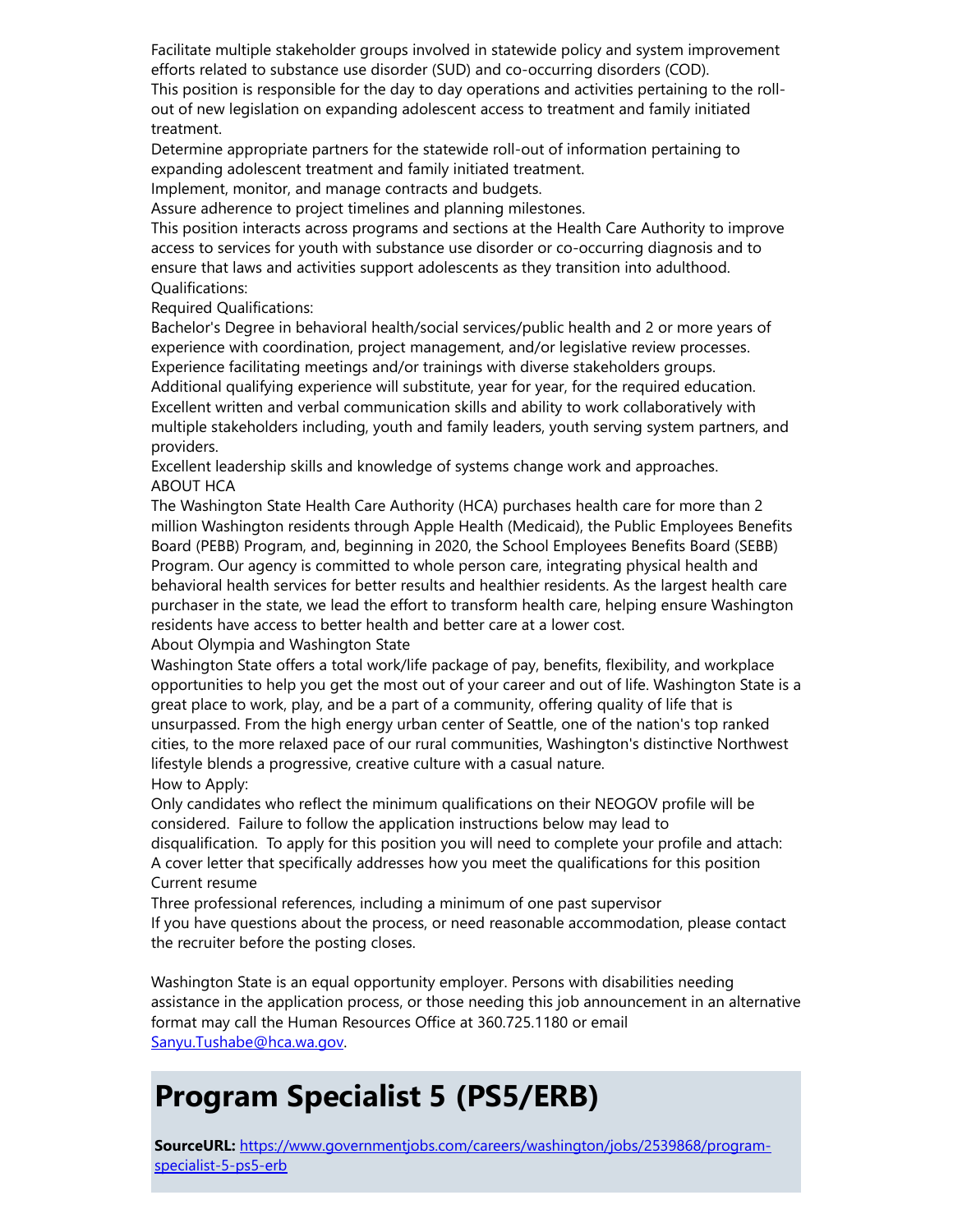We are seeking an accomplished individual to collaborate at a high level with senior managers and stakeholders to develop solutions and influence decisions that drive progress on health care issues that impact all Washingtonians. If you are interested in doing fun and meaningful work with an energetic team of collaborators and decision makers, we want to talk with you! Position Objective:

This position is responsible for helping achieve executive level goals and strategies related to contract and vendor management for the Employees and Retirees Benefits (ERB) Division. This position participates in the annual renewal and procurement activities and contract negotiations in coordination with executive management. The position individually performs account management functions for multiple contracts that may include the Uniform Medical Plan (UMP), fully insured medical, dental, life, disability, and/or other insurance products.

Some of what you will do:

Collaborates with executive leadership, account managers, and contracted actuaries to draft high quality requests for proposals, contracts, contract amendments, and work orders.

Works in collaboration with contracts staff to meet all legal requirements related to state contracting. Helps negotiate agreements for high cost goods and services.

Represents HCA on litigation involving the applicable contracts.

Participates in bidder selection and negotiation of new contract terms. Reviews contracts for consistency and uniformity with similar contracts in other areas.

Manages vendor performance and handles discrepancies with contract expectations, which may involve resolving a variety of complex and unique issues.

Facilitates regular vendor oversight meetings. Troubleshoots all issues related to the applicable contracts, which may involve balancing a variety of politically sensitive stakeholder interests. Collaborates with vendors on highly publicized subjects, which may involve innovative approaches to complex problems, corrective action plans, presentations to stakeholders, and executive involvement.

Reviews invoices and work orders. Oversees operational aspects of the applicable contracts. Provides leadership and broad expert knowledge in managing or supporting a variety of complex "pioneer" projects that frequently have a high dollar impact on the ERB Division

budget. Completes legislative bill analysis.

Here is what we are looking for (Required Qualifications):

Bachelor's degree in a health care discipline, public health, public administration, business administration, or other health care field directly related to the work of health care benefits or health insurance administration;

AND

Two years' experience in employer or health plan administration, health management programs, or negotiating, administering or managing health plan contracts. OR

Minimum of 6 years' experience in employer or health plan administration, health management programs, or negotiating, administering or managing health plan contracts.

Desirable/Preferred Qualifications:

Master's degree in health education, health promotion, healthcare administration, public administration, business administration, or closely allied field and three years of management or consultative experience in a health services program.

Experience in the state procurement process.

Project management skills, ability to develop and implement population-based intervention plans across multiple audiences, and using all forms of media.

Clinical experience, education, or training and/or experience with evidence-based medical management concepts and application.

Skilled in the planning and execution of strategies for purchasing and administering employer sponsored health care.

About the HCA: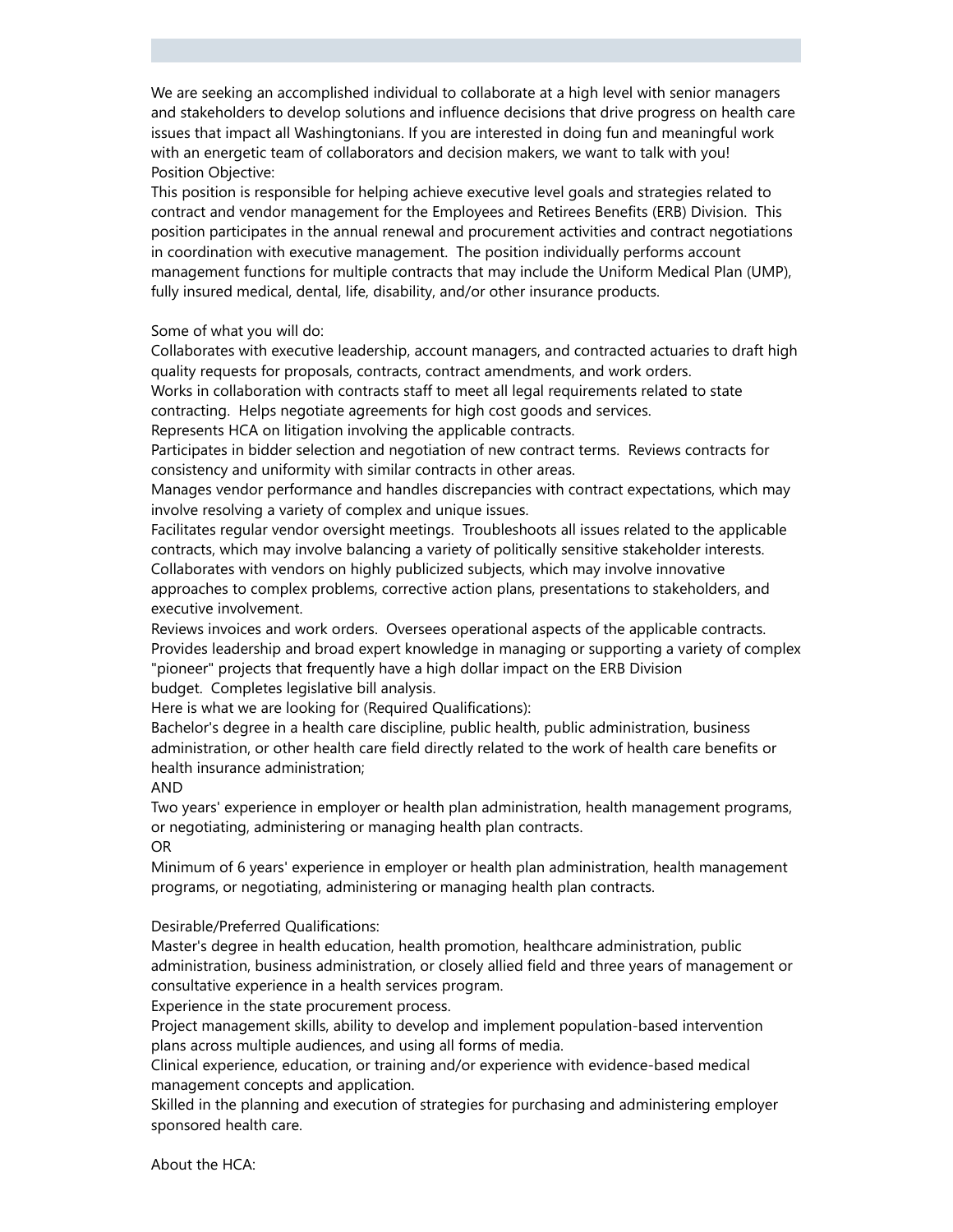The Washington State Health Care Authority (HCA) purchases health care for more than 2 million Washington residents through Apple Health (Medicaid), the Public Employees Benefits Board (PEBB) Program, and, beginning in 2020, the School Employees Benefits Board (SEBB) Program. Our agency is committed to whole person care, integrating physical health and behavioral health services for better results and healthier residents. As the largest health care purchaser in the state, we lead the effort to transform health care, helping ensure Washington residents have access to better health and better care at a lower cost.

About Olympia and Washington State:

Washington State offers a total work/life package of pay, benefits, flexibility, and workplace opportunities to help you get the most out of your career and out of life. Washington State is a great place to work, play, and be a part of a community, offering quality of life that is unsurpassed. From the high energy urban center of Seattle, one of the nation's top ranked cities, to the more relaxed pace of our rural communities, Washington's distinctive Northwest lifestyle blends a progressive, creative culture with a casual nature. How to Apply:

Only candidates who reflect the minimum qualifications on their NEOGOV profile will be considered. Failure to follow the application instructions below may lead to disqualification. To apply for this position you will need to complete your profile and attach:

A cover letter that specifically addresses how you meet the qualifications for this position. Current resume

Three professional references

Washington State is an equal opportunity employer. Persons with disabilities needing assistance in the application process, or those needing this job announcement in an alternative format may call the Human Resources Office at 360.725.1761 or email [Dennis.Lienemann@hca.wa.gov.](mailto:Dennis.Lienemann@hca.wa.gov)

## Project Coordinator

SourceURL: [https://careers.highmarkhealth.org/job/10014715/project-coordinator-pittsburgh](https://careers.highmarkhealth.org/job/10014715/project-coordinator-pittsburgh-pa/)pa/

#### Company :

Highmark Inc

### Job Description :

#### JOB SUMMARY

This job coordinates activities and resources in support of projects, in conjunction with department(s), system(s), or work-flow(s). Responsible for project coordination, tracking, scheduling, reporting to ensure the timely and accurate completion of assignments to enhance the efficiency and effectiveness of the department in meeting operational objectives.Supports business unit needs, reviews/scans/proofreads documents, and may analyze and interpret project requirements.Oversees various initiatives/projects and may serve as project lead.Communicates effectively with management, steering committees, project sponsors, and subject matter/technical experts and promotes a culture of performance excellence.

#### ESSENTIAL RESPONSIBILITIES

- Coordinate projects/project plans and engage in assignments to further support team and workload distribution.
- Track/measure the department's performance on various projects.Participate in process and operational improvement initiatives.Identify issues and develop recommendations for improved workflow and/or project design.
- Assist in planning/scheduling meetings and completing all necessary arrangements.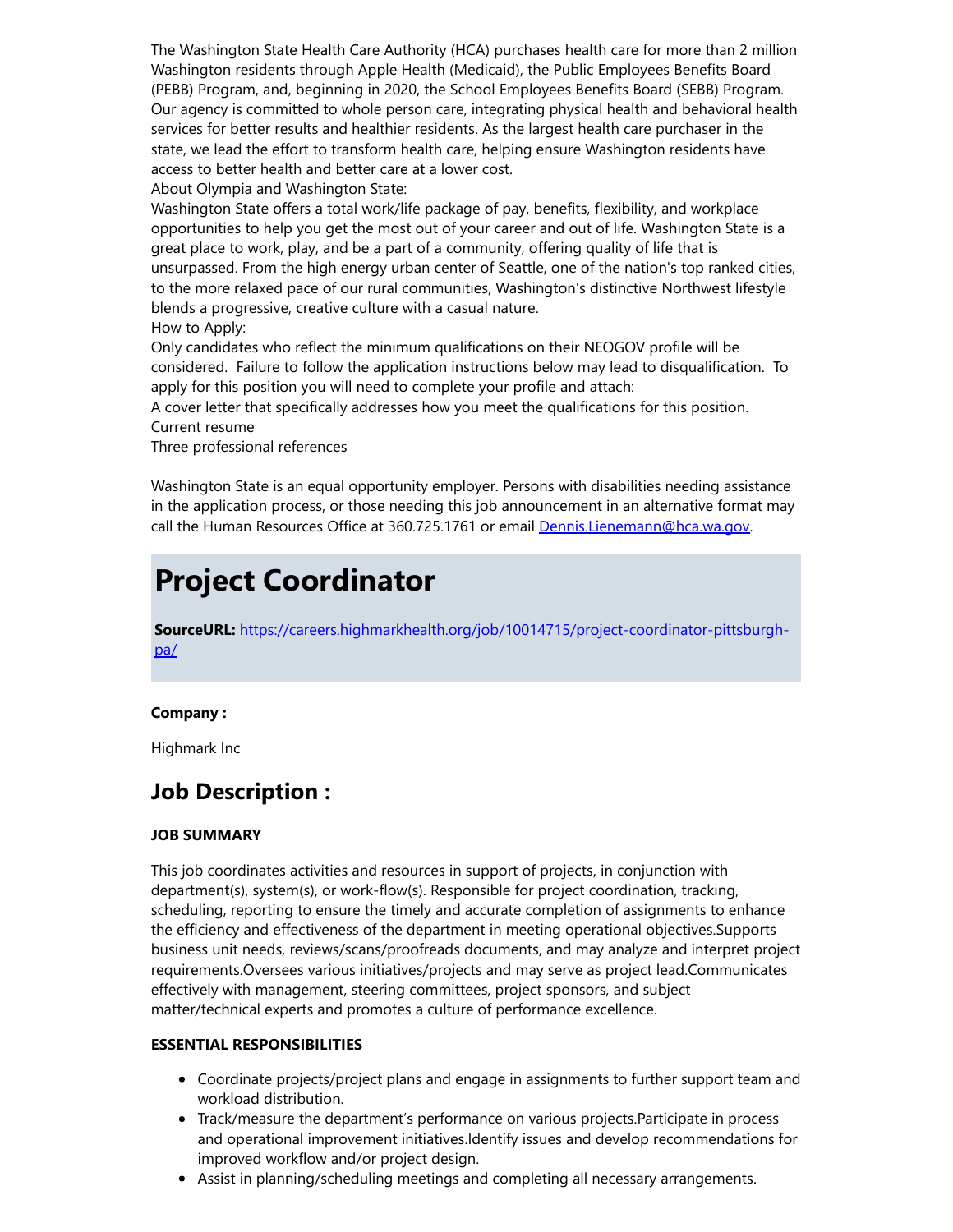- Maintain a communication flow by receiving and distributing correspondence via mail services or on-line communication networks.Direct inquires to the appropriate staff based on an overall knowledge of departmental policies and procedures.
- Perform typing, word processing transcribing, and proofreading activities concerning correspondence, memoranda, schedules, reports, presentation materials and/or statistical information. Construct, organize, and maintain an accurate and efficient filing system for all clerical items pertaining to various projects.
- Other duties as assigned.

#### EDUCATION

#### Required

Associate's Degree

#### **Substitutions**

3 years of related work experience

#### Preferred

• Bachelor's Degree

#### EXPERIENCE

#### Required

3 years of project coordinating experience

#### Preferred

Experience in a healthcare operations area

#### LICENSES/CERTIFICATIONS

#### Required

None

#### Preferred

None

#### **SKILLS**

- Proficiency in a variety of software applications
- Excellent verbal and written communication skills
- Strong customer service / intrapersonal skills
- Strong organizational and time management skills with the ability to multitask and reprioritize
- Ability to identify and provide recommendations on issues
- Demonstrated ability to make decision in a fast-paced and accurate manner
- Ability to work independently

#### Language Requirement (other than English)

#### None

#### Travel Requirement

0% – 25%

#### PHYSICAL, MENTAL DEMANDS, AND WORKING CONDITIONS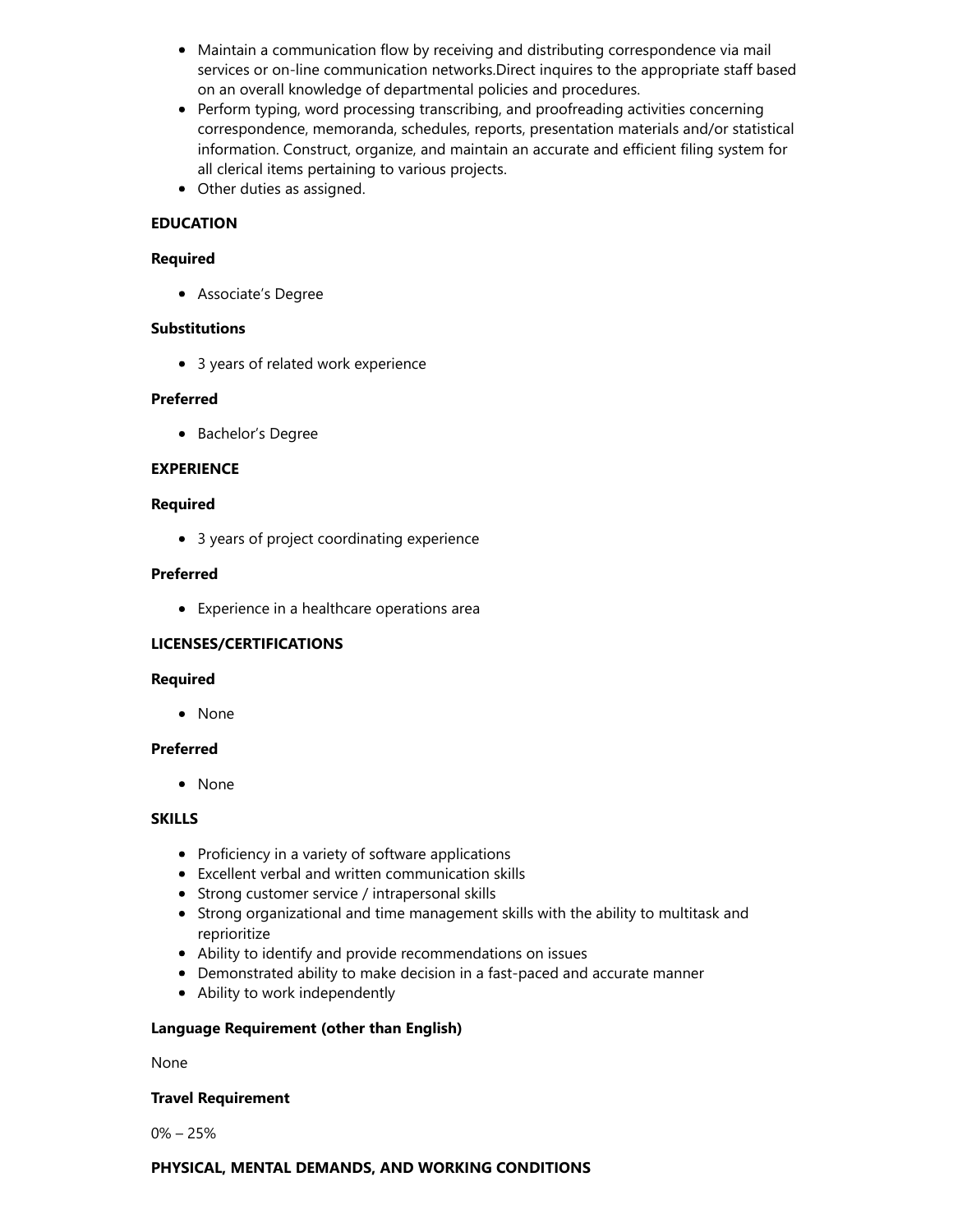Position Type Office-Based Teaches / trains others regularly Rarely Travel regularly from the office to various work sites or from site-to-site Rarely Works primarily out-of-the office selling products/services (sales employees) Does Not Apply Physical work site required Yes Lifting: up to 10 pounds Rarely Lifting: 10 to 25 pounds Never Lifting: 25 to 50 pounds Never

**Disclaimer:** The job description has been designed to indicate the general nature and essential duties and responsibilities of work performed by employees within this job title. It may not contain a comprehensive inventory of all duties, responsibilities, and qualifications required of employees to do this job.

**Compliance Requirement:** This position adheres to the ethical and legal standards and behavioral expectations as set forth in the code of business conduct and company policies

Highmark Health and its affiliates prohibit discrimination against qualified individuals based on their status as protected veterans or individuals with disabilities, and prohibit discrimination against all individuals based on their race, color, religion, sex, national origin, sexual orientation/gender identity or any other category protected by applicable federal, state or local law. Highmark Health and its affiliates take affirmative action to employ and advance in employment individuals without regard to race, color, religion, sex, national origin, sexual orientation/gender identity, protected veteran status or disability.

EEO is The Law

Equal Opportunity Employer Minorities/Women/ProtectedVeterans/Disabled/Sexual Orientation/Gender Identity ([http://www1.eeoc.gov/employers/upload/eeoc\\_self\\_print\\_poster.pdf\)](http://www1.eeoc.gov/employers/upload/eeoc_self_print_poster.pdf)

We endeavor to make this site accessible to any and all users. If you would like to contact us regarding the accessibility of our website or need assistance completing the application process, please contact number below.

For accommodation requests, please contact HR Services Online at [HRServices@highmarkhealth.org](https://careers.highmarkhealth.org/job/10014715/project-coordinator-pittsburgh-pa/mailto:HRServices%40highmarkhealth.org)

—————————————————————————————-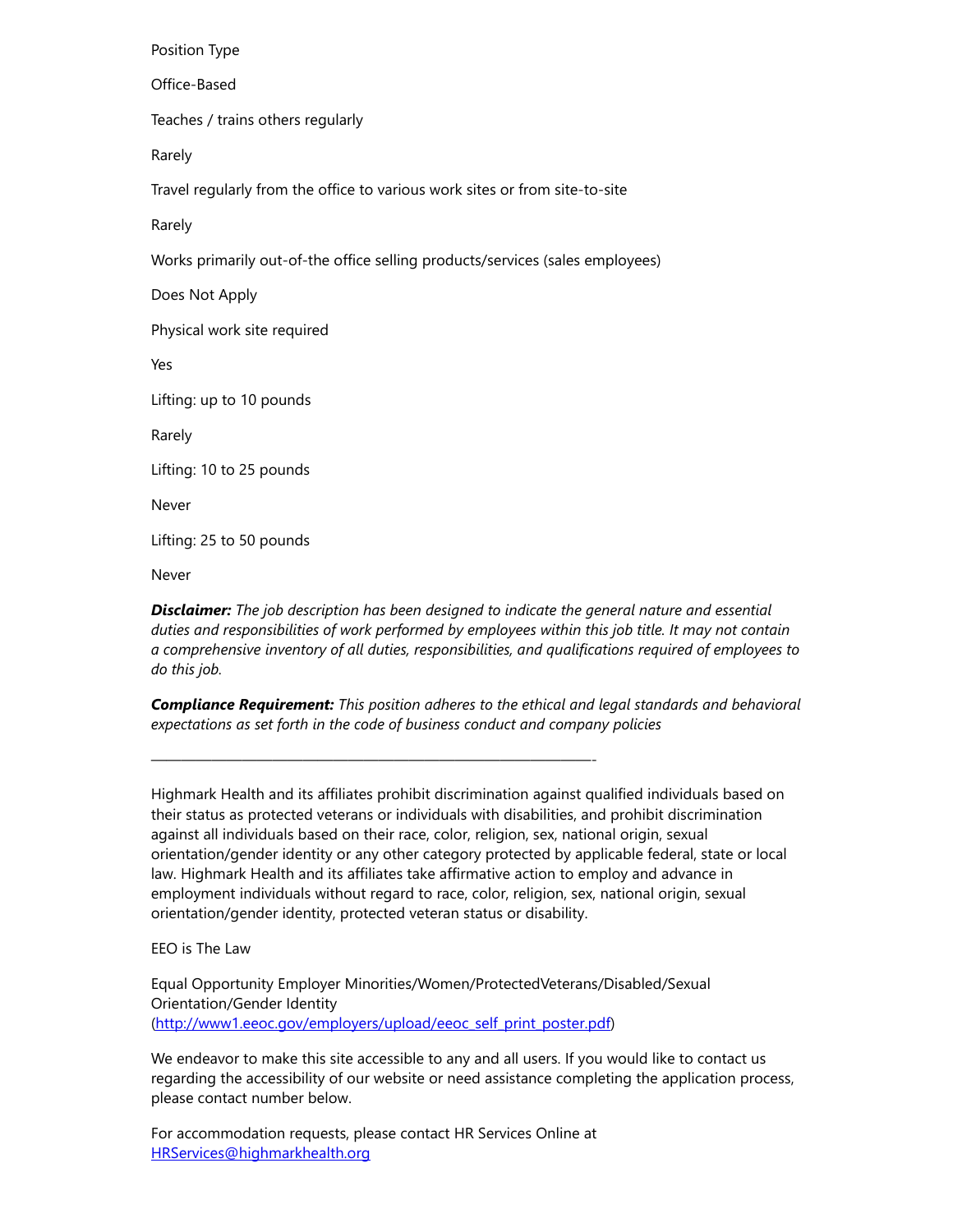# Medical Assistance Specialist 4 (MAS4/MACSC)

SourceURL: [https://www.governmentjobs.com/careers/washington/jobs/2539688/medical](https://www.governmentjobs.com/careers/washington/jobs/2539688/medical-assistance-specialist-4-mas4-macsc)assistance-specialist-4-mas4-macsc

The ideal candidate for this position will have experience with customer service. If you have experience leading others and working in a fast paced environment, this opportunity may be for you! This is a dynamic role that will utilize both your expertise and ability to connect and communicate with people, as well as your foundation of technical experience and skills. If you are interested in doing fun and meaningful work with an energetic team of collaborators and decision makers, we want to talk with you!

#### Position Objective:

This position serves as a designated team lead worker, as well as staffing the Lead Queue for all MAS3 staff. This position assists line staff, trainers, and management by serving as a subject matter expert – resolving complex client and provider concerns.

Some of what you will do:

Serves as designated Team Lead worker and subject matter expert for all call center line staff assisting with the resolution of complex client and provider concerns.

Provides specialist assistance to call center staff as well as Apple Health contracted providers, with concerns related to Apple Health client benefit service packages, access to care issues, and provider billing, policy and payment concerns.

Independently analyzes client eligibility, and makes timely, accurate decisions to assist clients in determining services they qualify for based on their eligibility for Apple Health.

Counsels and advises clients on scope of care and clients' rights and responsibilities.

Resolves questions, complaints and problems about eligibility, accessibility to services, enrollment and other insurance coverage.

Counsels clients on Medical Assistance policies, procedures and health benefits as outlined in RCW, WAC, and HCA policies and procedures.

Uses information, questions, and complaints from clients and client advocates to enhance program policy and procedures.

Provides appropriate consultation to medical providers in order to expedite the reimbursement for title XIX claims submitted to the Health Care Authority for payment.

Evaluates medical claims for correct adjudication, counsels providers on appropriate billing procedures.

Researches and identifies workflow and system problems, recommends and implements new/revised procedures.

Provides second level training for newly released staff trained on client and/or provider Medical Assistance Center skills, processes and procedures.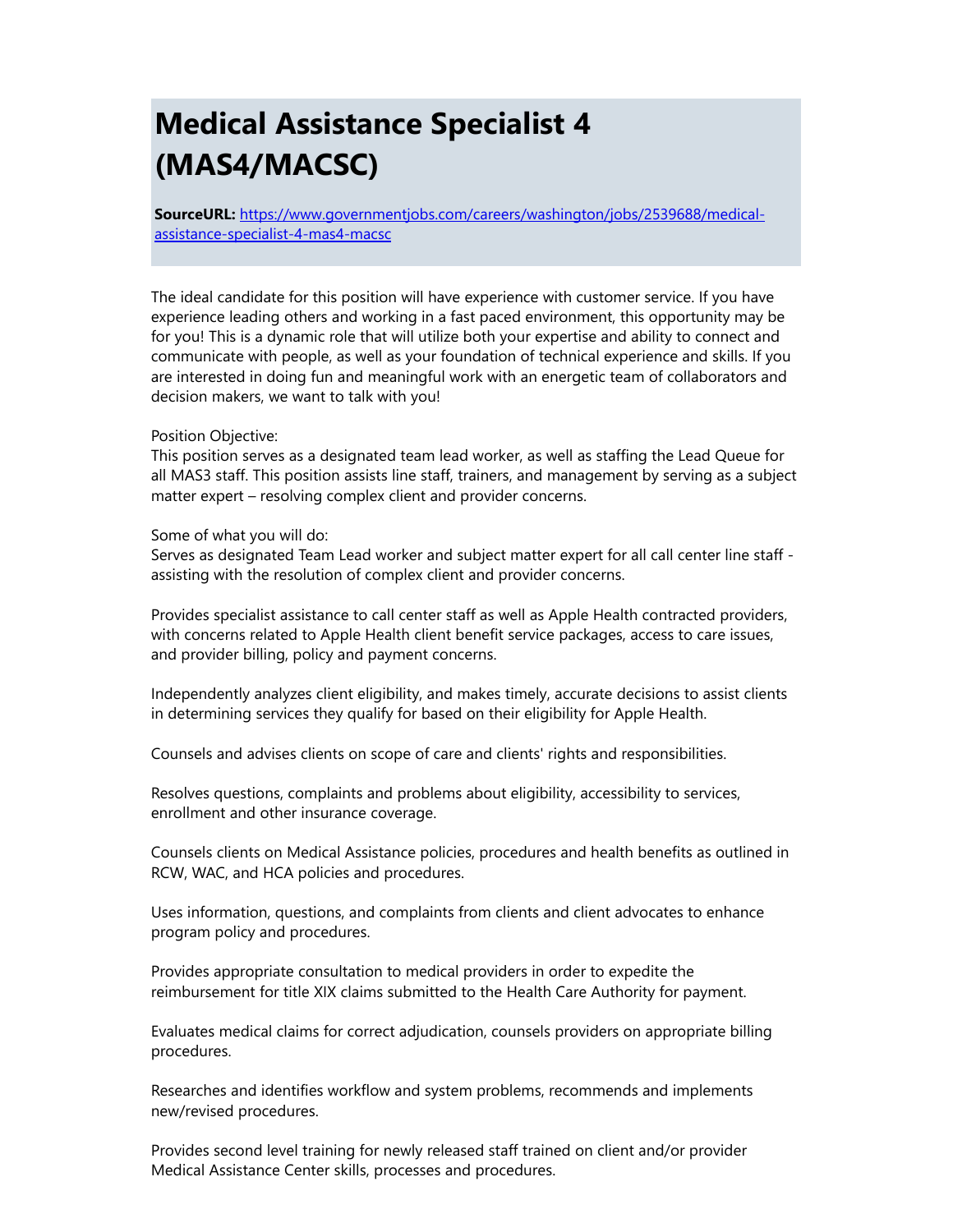Establishes and maintains an effective relationship with Apple Health Medicaid program and policy management to assist providers in solving complex billing concerns.

### Strategy Analyst

SourceURL: <https://careers.highmarkhealth.org/job/10014718/strategy-analyst-pittsburgh-pa/>

# Company :

Highmark Inc

### Job Description :

GENERAL PURPOSE:

Support leadership of Highmark, or its affliates with a range of strategy activities essential to Highmark's membership and margin goals. Strategy Analysts provide analytical/strategicthinking and leadership support that enables project teams to: 1) isolate business issues; 2) help design and execute analytics for studying business issues (market research, scenario planning, forecasting, market share, profitability, etc.); 3) develop technical content (competitive intelligence, market trend analysis); 4) support development of formal recommendations to senior levels of Highmark leadership; 5) help create document components (go-to-market or operational strategies, etc.) that inform critical strategic issues and decisions.

#### ESSENTIAL RESPONSIBILITIES:

1. Work with business/ market owners to identify key business issues, articulate problem, apply right analytical framework, develop solution and recommendations, represent findings to stakeholders and own the outcome

2. Under the guidance of Strategy Consultants and Leadership, participate in / lead small to medium sized strategy projects/ work streams with the help of internal or external strategy consulting resources

3. Serve as subject matter expert (resource) to staff and stakeholders on membership, growth and operational strategy issues

4. Provide periodic informal work guidance/direction to other team members; Provide performance input and recommendations to management for development/ training plans. May have supervisory responsibilities on a project basis

5. Apply a broad knowledge of concepts and principles to develop analytical frameworks, approach and methodology best practices to analyze complex strategy issues, often applying ingenuity and originality to develop unique solutions

6. Other duties as assigned or requested.

#### QUALIFICATIONS:

Education, Experience, Licenses/Certifications

Minimum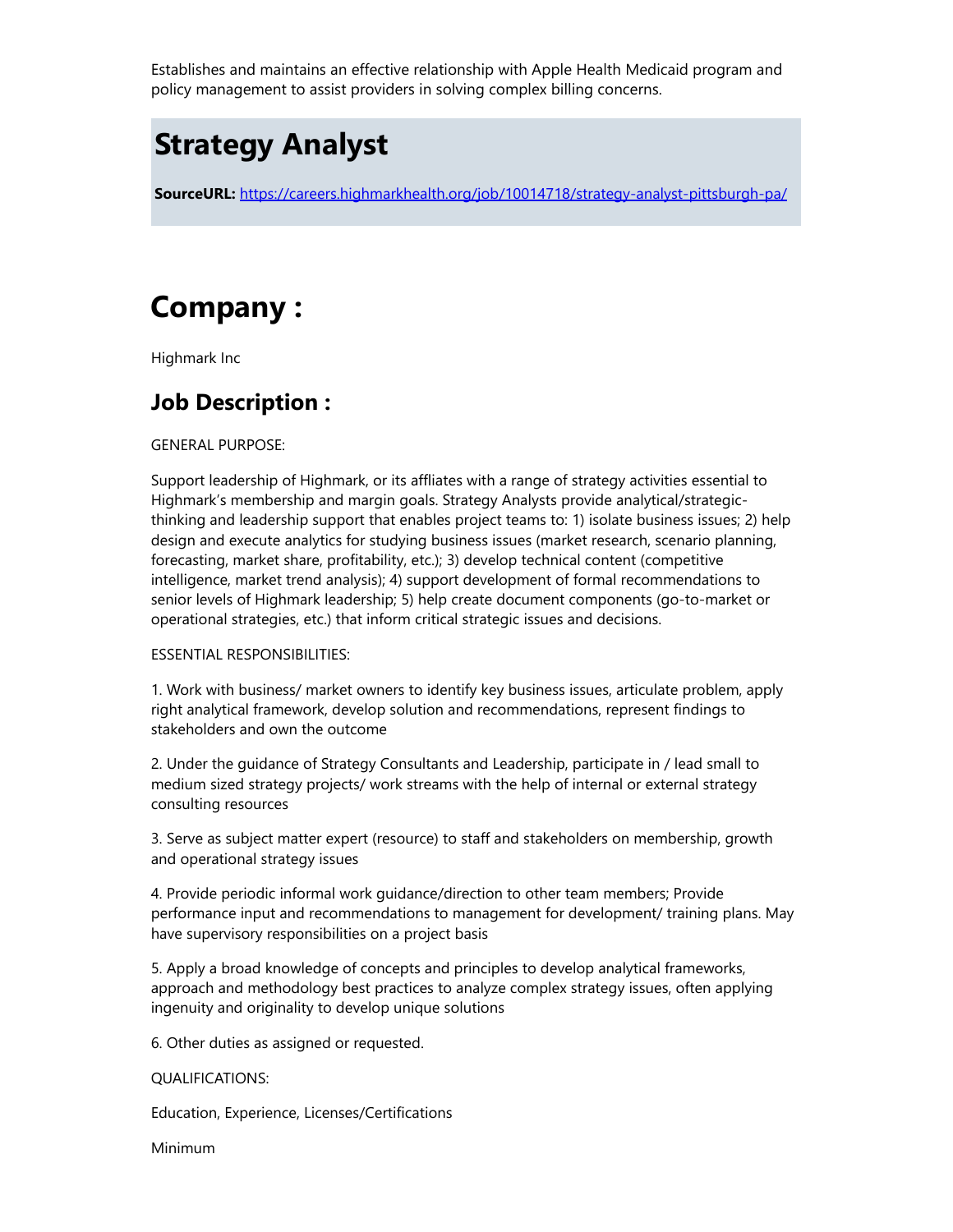- An undergraduate degree in business, economics, engineering or life sciences or other related degree.
- 3-5 years of relevant, progressive experience in strategy / management consulting firms or internal strategy groups of healthcare and related companies.

#### Preferred

- A Master's Degree in business, health or economics or other related degree
- Experience in Health Insurance operations and technology
- Experience in operational improvement

Knowledge, Skills and Abilities

- **Broad application of principles, theories, and concepts in strategic thinking, plus working** knowledge of other related fields
- Strong PC application Skills (MS Office including PowerPoint and Excel)
- Knowledge of healthcare industry trends and challenges

—————————————————————————————-

#### SCOPE OF RESPONSIBILITY

Does this role supervise/manage other employees?

No

WORK ENVIRONMENT

Is Travel Required?

No

Highmark Health and its affiliates prohibit discrimination against qualified individuals based on their status as protected veterans or individuals with disabilities, and prohibit discrimination against all individuals based on their race, color, religion, sex, national origin, sexual orientation/gender identity or any other category protected by applicable federal, state or local law. Highmark Health and its affiliates take affirmative action to employ and advance in employment individuals without regard to race, color, religion, sex, national origin, sexual orientation/gender identity, protected veteran status or disability.

EEO is The Law

Equal Opportunity Employer Minorities/Women/ProtectedVeterans/Disabled/Sexual Orientation/Gender Identity ([http://www1.eeoc.gov/employers/upload/eeoc\\_self\\_print\\_poster.pdf\)](http://www1.eeoc.gov/employers/upload/eeoc_self_print_poster.pdf)

We endeavor to make this site accessible to any and all users. If you would like to contact us regarding the accessibility of our website or need assistance completing the application process, please contact number below.

For accommodation requests, please contact HR Services Online at [HRServices@highmarkhealth.org](https://careers.highmarkhealth.org/job/10014718/strategy-analyst-pittsburgh-pa/mailto:HRServices%40highmarkhealth.org)

# Rural Health Clinic Program Manager (MAPS3/FS)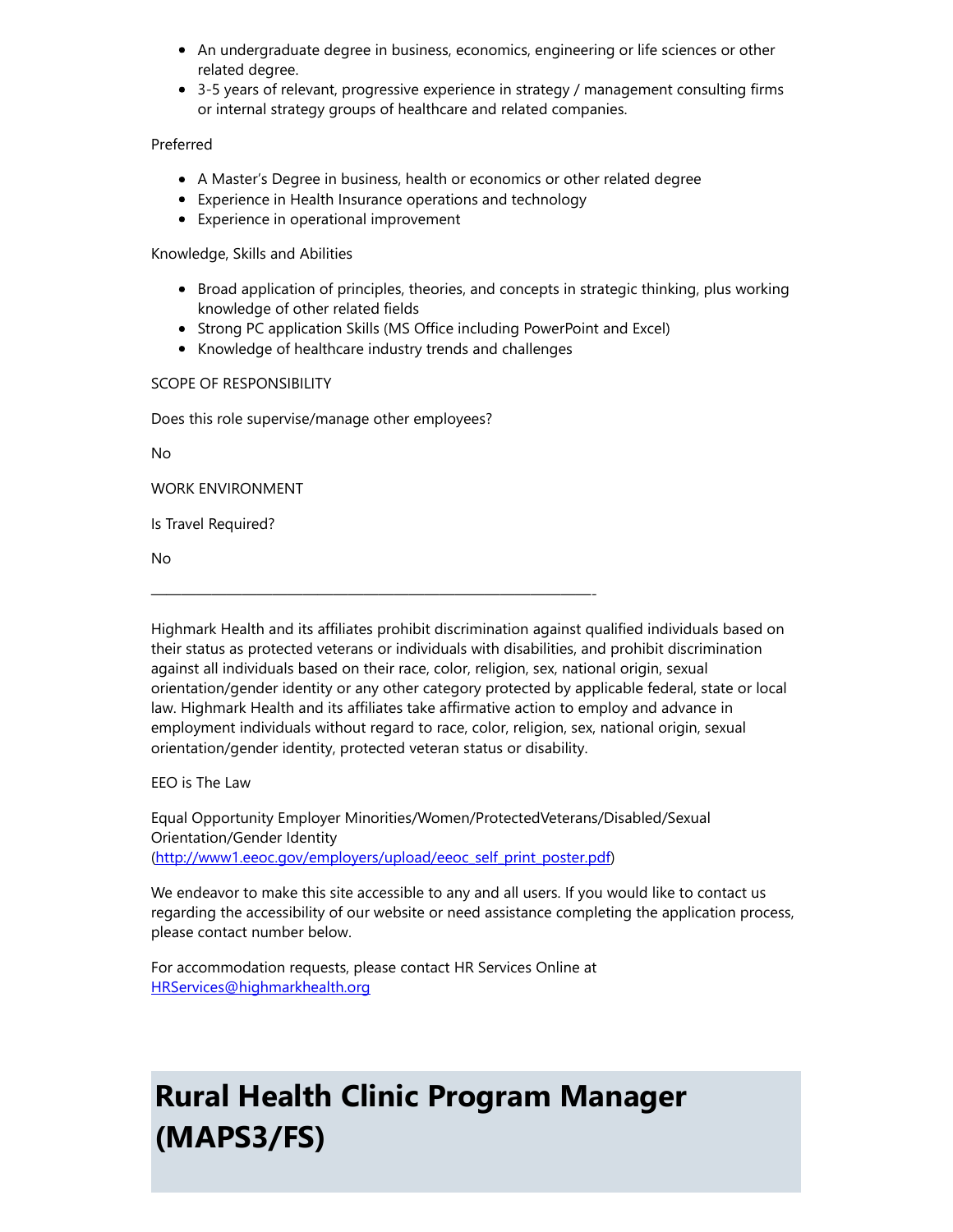This job posting will remain open until filled. Screening of application materials will begin September 3rd, and will be on-going. It is in the applicants' best interest to submit their application materials as early as possible. The hiring manager reserves the right to make a hiring decision at any time. This job posting may be closed at any time without notice.

#### Who we are:

"The Washington State Health Care Authority (HCA) purchases health care for more than 2 million Washington residents through Apple Health (Medicaid), the Public Employees Benefits Board (PEBB) Program, and, beginning in 2020, the School Employees Benefits Board (SEBB) Program. Our agency is committed to whole person care, integrating physical health and behavioral health services for better results and healthier residents. As the largest health care purchaser in the state, we lead the effort to transform health care, helping ensure Washington residents have access to better health and better care at a lower cost."

This position is located within HCA's Financial Services Division (FSD), which in collaboration with other HCA divisions and a variety of external stakeholders and legislative partners, provides strategic financial expertise for the Medical Assistance (MA), Community Behavioral Health (CBH), PEBB and SEBB programs. In addition, FSD oversees the budget and compliance functions necessary to manage and monitor a \$12 billion annual budget.

#### What you will do:

The Clinic Finance unit has overall responsibility for administering funds and reimbursement policy for the Federally Qualified Health Centers (FQHC) and Rural Health Clinics (RHC) programs. FQHCs and RHCs receive enhanced reimbursement in return for serving medically underserved areas and clients. Currently, there are approximately 25 FQHCs and 120 RHCs. As a subject matter expert, this position is responsible for overseeing managed care reimbursement policies for programs with statewide impact. These responsibilities include writing policies and procedures for a variety of audiences; providing guidance related to Medicaid business requirements for eligibility and other payment system changes; interpreting and implementing complex federal regulations regarding the FQHC and RHC programs; developing, drafting, and implementing all policies and payment methodologies related to FQHC and RHC managed care services; educating and serving as a resource to large, diverse, complex provider groups regarding technical federal requirements, complex financial reports, and actuarially sound payment methodologies; coordinating with federal administrations, actuaries, and provider organizations for policy formulation and reimbursement development for these statewide programs; and understanding the payment process for fee-for-service and managed care services provided by FQHCs and RHCs.

The ideal candidate will have strong interpersonal and organizational skills with an ability to work both collaboratively and independently.

Some of the tasks this position will perform:

Serves as the professional-level manager for the Rural Health Clinics policy and reimbursement programs.

Provides guidance to providers that are subject to state and federal regulatory authority regarding compliance with billing, reporting, payments, and all other applicable requirements. Rate setting for RHC program (serves as back up to FQHC program).

Interpretation and implementation of complex state and federal regulations regarding the RHC program and preparation of complex financial analyses that support executive-level decisions.

Represents HCA in researching and re-setting RHC encounter rates and informing RHCs of the rate changes.